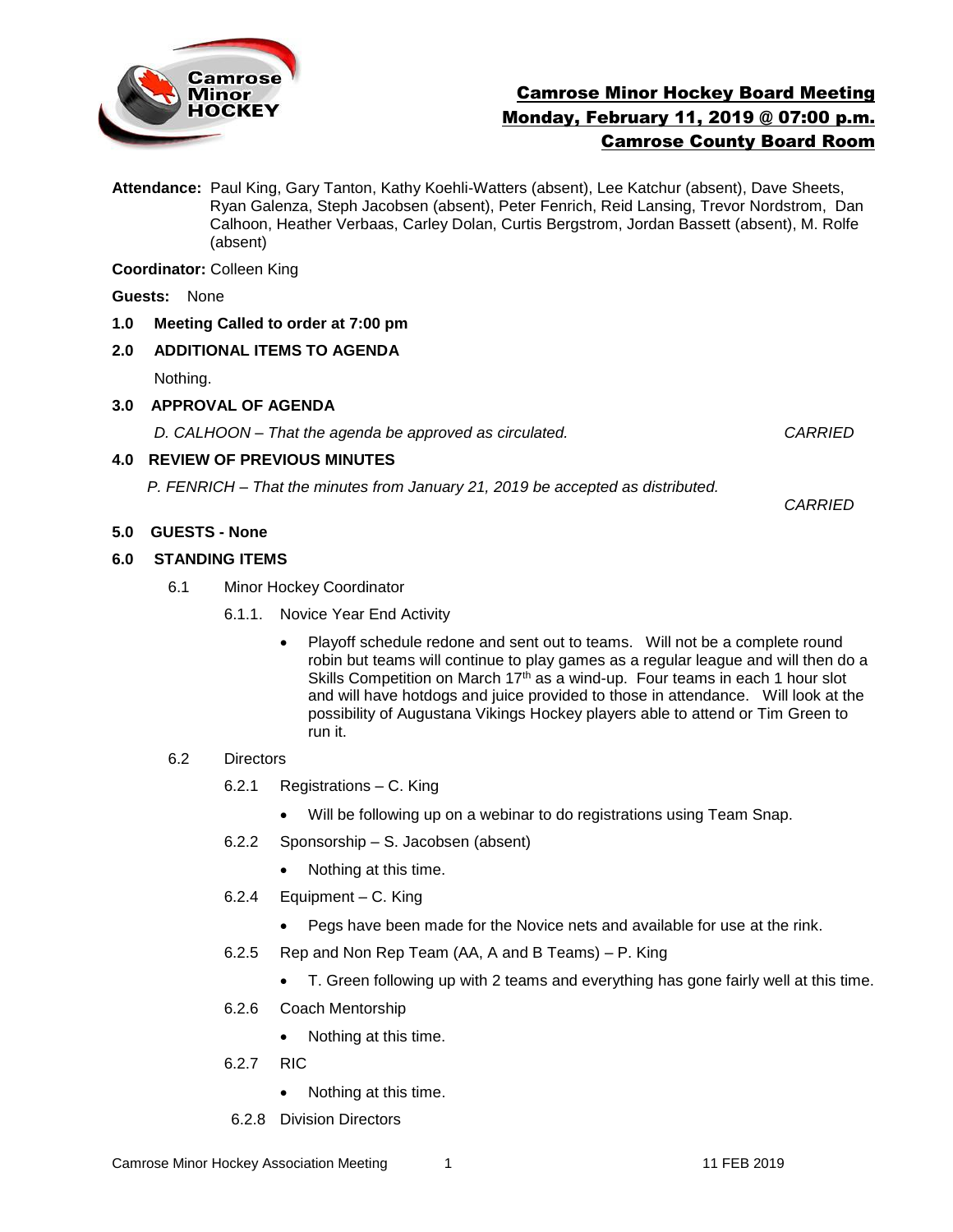No concerns brought forward.

## **7.0 OLD BUSINESS**

- 7.1 Branding
	- Tabled
- 7.2 Hockey Alberta Meeting January 30th
	- P. King and C. King attended the meeting with a review of the Intro to Hockey Model discussed. Will be implemented fully in the 2019 – 2020 season with no full ice games or practices allowed.
	- The Non-Negotiable and Negotiable items were reviewed and information will come out prior to the next season.
	- Highly recommend a "Director" be put in place for this model and they will be able to help the coaches out with the full implementation.
	- Discussion of the "Alberta One" Model and the implementation at the atom level for the 2020 – 2021 season given.
	- Hockey Alberta looking for volunteers to sit on a committee to work on how it will get implemented. G. Tanton will have his name put forth.
- 7.3 Team Budgets Missing two female teams (atom and bantam) and all others received and reviewed by committee members. Suggested that the board set a maximum of what each team can ask for from parents once on the team. Will review prior to the season starting.

## **8.0 NEW BUSINESS**

- 8.1 AGM has been booked in for Wednesday, April 17<sup>th</sup> at 6:30 p.m. Board members up for election:
	- Board Members up for election:
		- 8.1..1 President
			- 8.1..2 Secretary (Kathy Watters)
			- 8.1..3 Dan Calhoon
			- 8.1..4 Peter Fenrich
			- 8.1..5 Lee Katchur
			- 8.1..6 Reid Lansing
			- 8.1..7 Trevor Nordstrom
			- 8.1..8 Open position
- 8.2 Year End Feedback Current questions to be sent out and reviewed by board members and any suggestions on questions to be added, please direct to P. King or C. King. Will look at putting something in with regards to branding, Intro to Hockey feedback.
- 8.3 Request from NAI if we would have female teams wanting to go in a league if they started it up. – G. Tanton recommended we should look at the feasibility and it would all be dependent on number of teams and where the travel would be.
- 8.4 Clarification Bantam Wildcats Provincial Status Team was categorized as Bantam A when they were put in as a Bantam B team. Letters were written from the team and K. Watters requesting the change to "B" status and accepted.
- 8.5 McDonalds New ownership in Camrose and they would like to be approached when there are tournaments going on or for anything else that may require sponsorship to be given. Will let the teams know at the start of the next season.
- 8.6 Request for Initiation 1 player to move up to Initiation 2 for the remainder of the season.

*C. Bergstrom – That we leave the player at the Initiation 1 level based on the Intro To Hockey Model and keeping kids in their respective age division.*